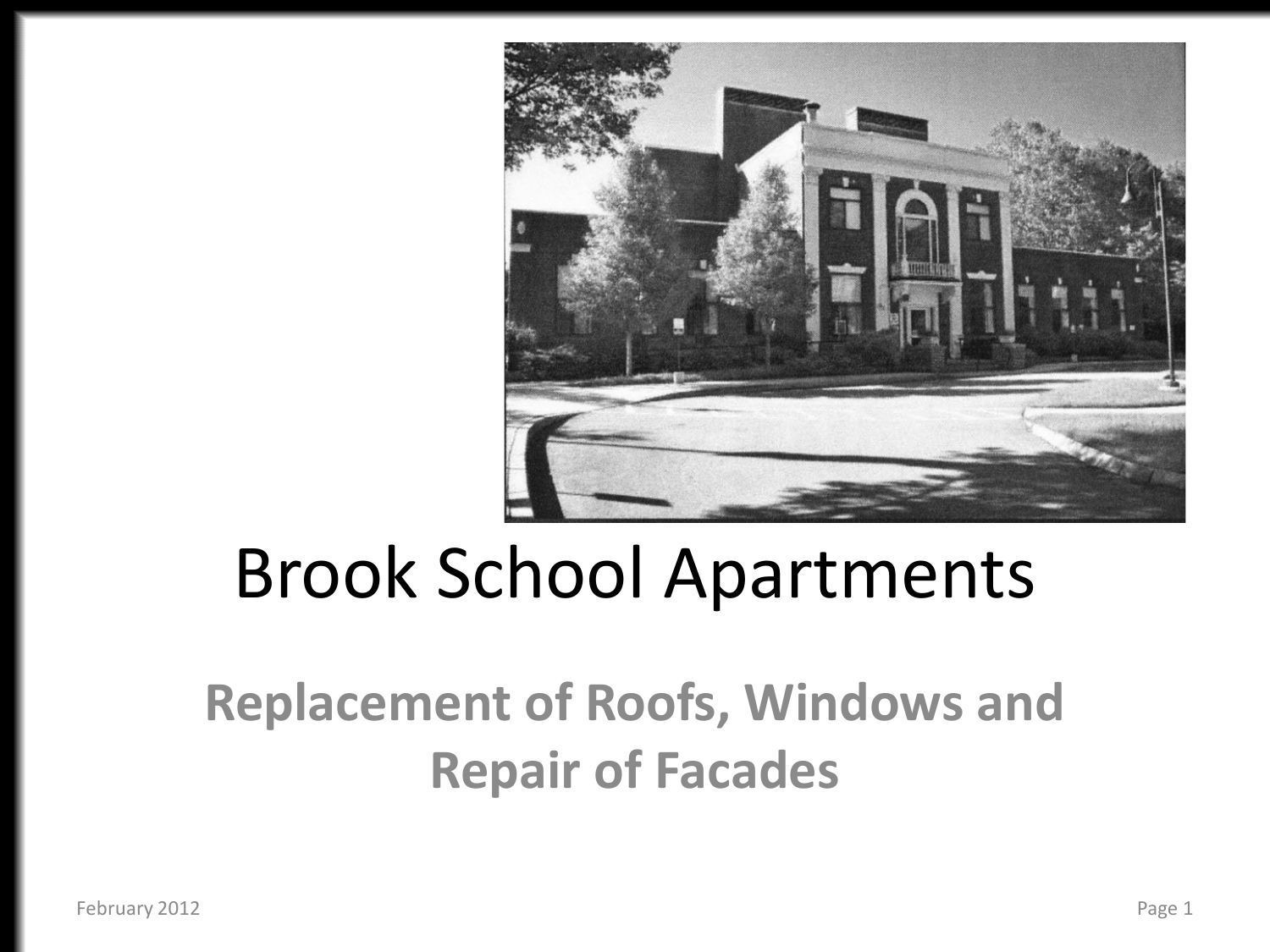

**Brook School Apartments** *Elderly and Disabled Housing 75 Apartments 82 Residents*



- Built 1895 to 1932 as Weston's primary and secondary schools.
- 1980 converted to affordable apartments.
- *Best practice maintenance protocol:*

Evaluate building envelopes  $\sim$  every 30 years

- $\triangleright$  Masonry and wood frame construction with Aluminum windows
- $\triangleright$  Useful life of many building components is 30 years or less
- In 2011, Town meeting voted for an engineering evaluation

 $\geq$  \$142,000 study awarded to CBI Consulting, recently completed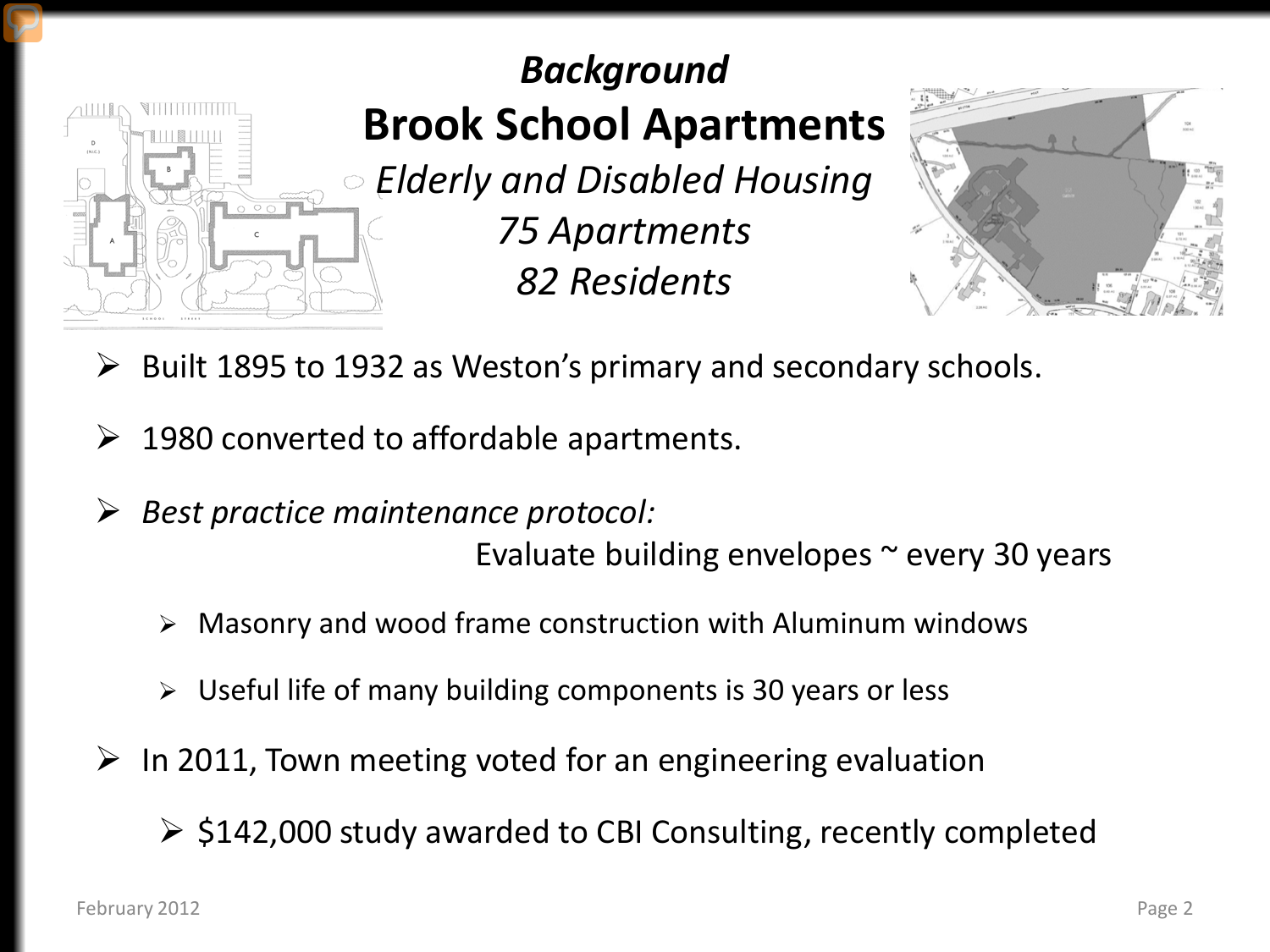# *CBI'S CONCLUSION*

- All roofs, masonry and windows of three older buildings have exceeded useful life, and beginning to fail.
- Repair and renovation should immediately proceed to:
	- Avoid significant additional degradation
	- Minimize repair and renovation costs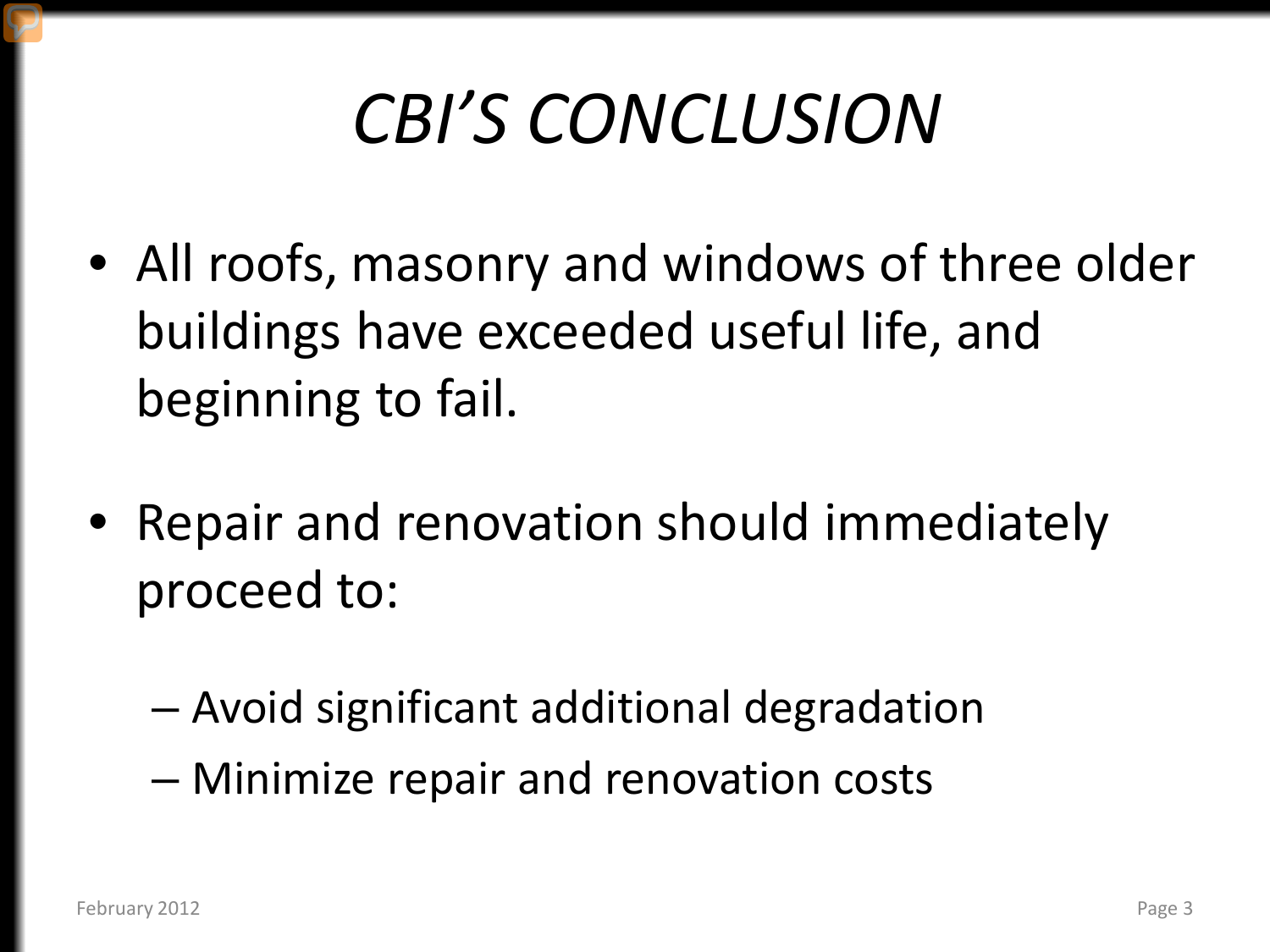### **EXAMPLES OF BUILDING ISSUES**





Condensation on the interior of the double glazing caused by a broken gasket

Cracking and splitting of exterior sealant to mitigate water intrusion

117 year old slate on Building A deterioration and lichen growth; hole in slate and slates have loosened







Cast stone column capital and accent on Building C

Cracked stone and peeled copper cladding separation on top of the capital

Spall in cast stone on Building C